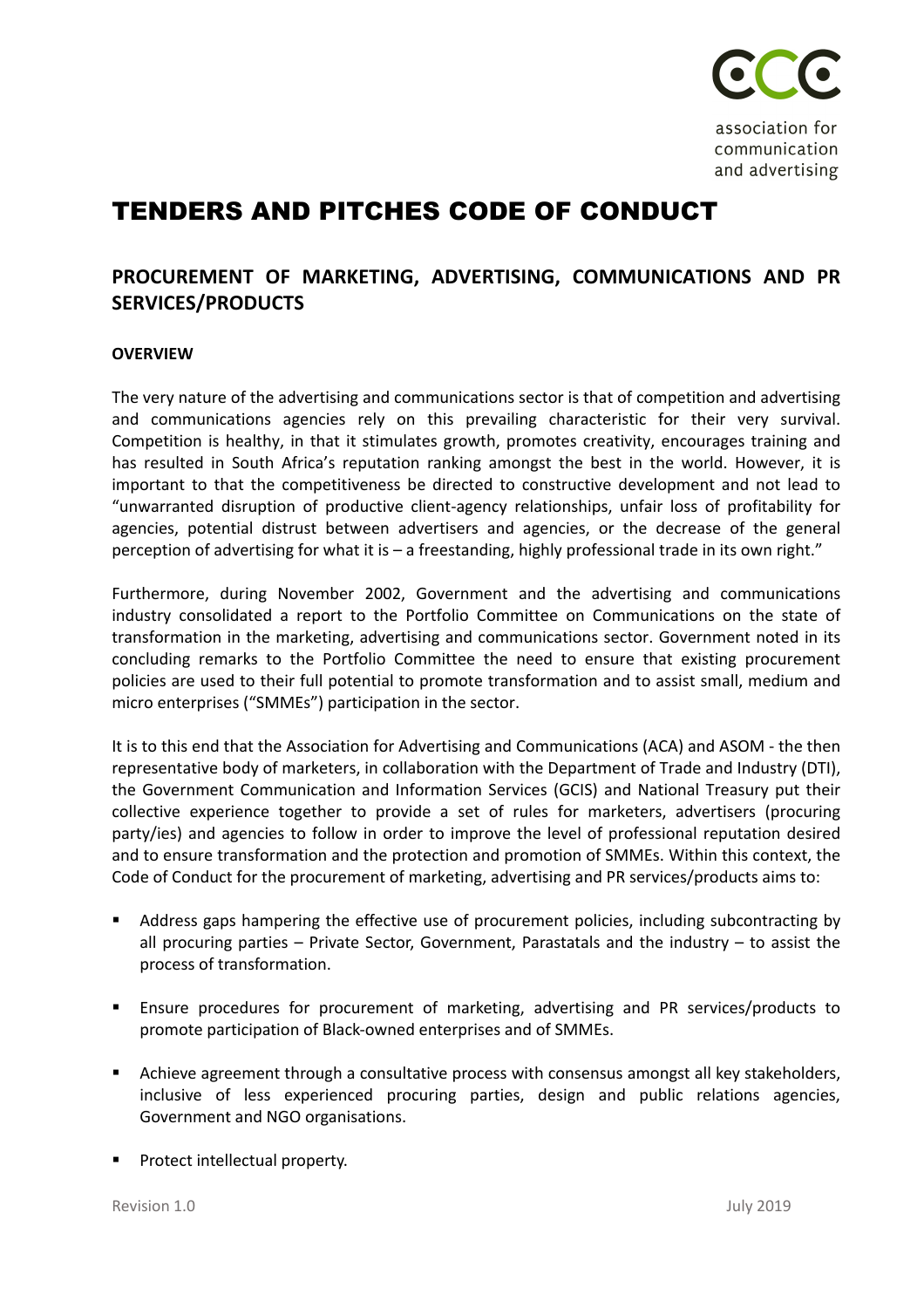

- Reimburse direct costs through the payment of agreed pitch fees when strategic and creative work is required from agencies.
- **•** Prevent unfair, exploitary and unreasonable competition during the procurement of marketing, advertising, communications and PR services/products from the advertising and communications sector.

## **PROCUREMENT AND CONTRACTING PRINCIPLES**

The following must be heeded when procuring marketing, advertising and communications and PR products and/or services:

- A. Stage 1 Compulsory: Procurement process by a procuring party
	- 1. The procuring parties can invite any number of agencies to provide a proposal ("pitch") for marketing, advertising, communications or PR products and/or services ("invitation stage").
	- 2. The procuring party must not use any exclusion criteria based on size, experience, financial criteria such as turnover or racial profile of the agency.
	- 3. At the invitation stage the agencies will only be required to submit examples of previous work done, relevant case studies and the nature and business of previous clients.
	- 4. At the procurement stage an agreement must be concluded to protect the intellectual property of the agency to the effect that the intellectual property will remain with the agency.
	- 5. Subsequent to the invitation stage the procuring party has the option to shortlist not more than five agencies, including the incumbent agency ("shortlisted agencies").
	- 6. At least one of the shortlisted agencies must be a Black-owned enterprise and/or an SMME.
	- 7. The procuring party may at this stage and based only on the criteria in 3 above, award the contract for marketing, advertising, communications or PR products and/or services to any one of the shortlisted agencies.
- B. Stage 2 Voluntary: Alternative procurement process

Should a contract not be awarded under the circumstances and requirements in A (7), the *procuring party* and *the agency/ies* should follow the following process in respect of the agencies shortlisted under A:

- 1. **Sufficient time** must be agreed for the agencies for preparation of their submissions/pitch.
- 2. The time will depend on what is required for the particular submission/pitch, but at least **fifteen working days** (three weeks) will be reasonable for a full creative pitch.